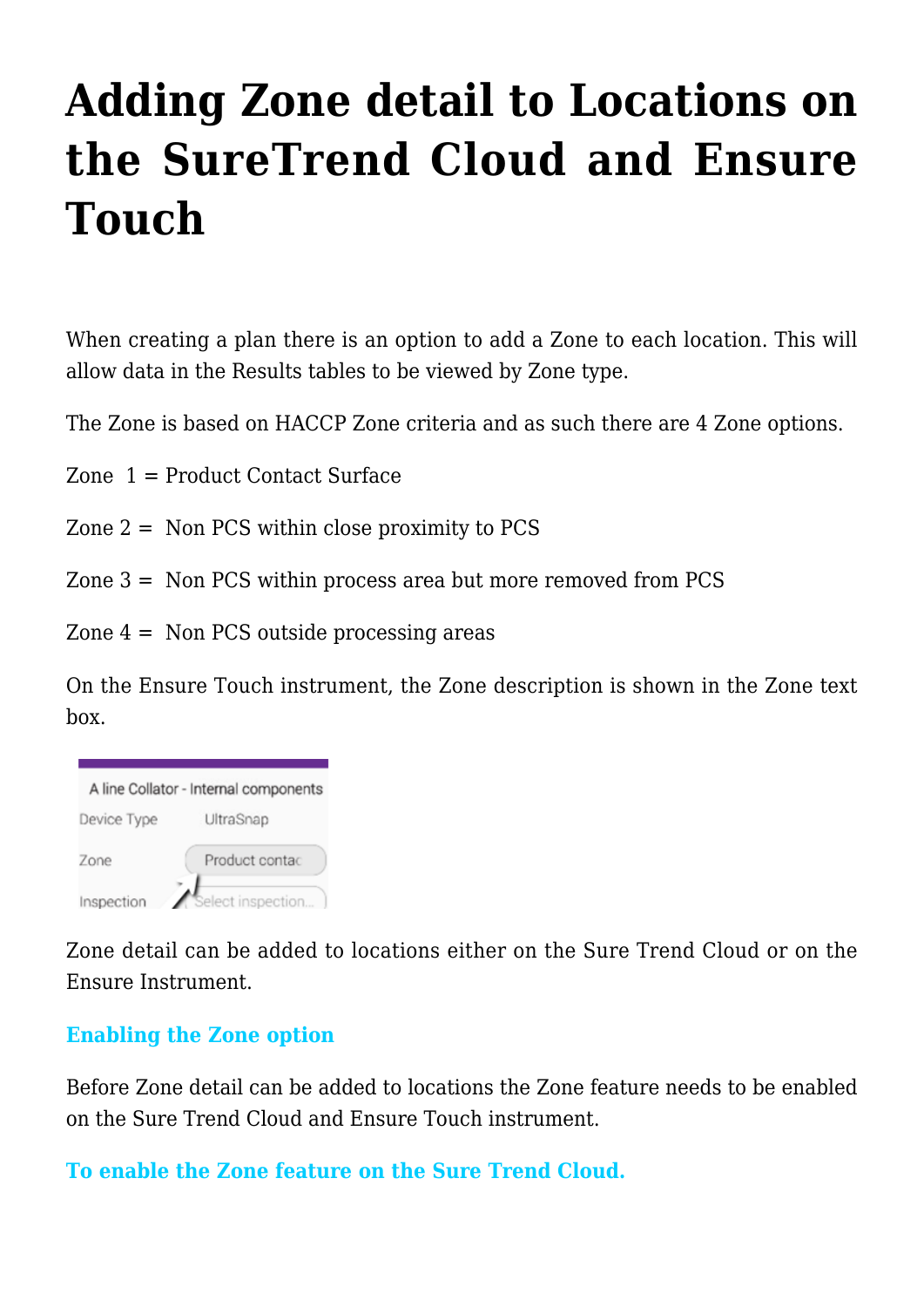Select the location tab and then settings. Scroll down to location settings and tick the enable zone box.

| <b>Instrument</b>      |                           |                            |                         |                       |          |              |
|------------------------|---------------------------|----------------------------|-------------------------|-----------------------|----------|--------------|
|                        |                           |                            |                         |                       |          |              |
| <b>Instrument Name</b> | $\mathbf{v}$              | <b>Calibration Check</b>   | $\overline{\mathbf{Y}}$ | $\mathbf{r}$<br>Model | Software | $\mathbf{v}$ |
| garetthh               |                           |                            |                         | EnsureTouch           | 1.68.9   |              |
|                        |                           |                            |                         |                       |          |              |
| Plans                  |                           | <b>Users</b>               |                         | <b>Settings</b>       |          |              |
|                        |                           |                            |                         |                       |          |              |
|                        |                           |                            |                         |                       |          |              |
|                        |                           |                            |                         |                       |          |              |
|                        |                           |                            |                         |                       |          |              |
|                        |                           |                            |                         |                       |          |              |
|                        |                           |                            |                         |                       |          |              |
|                        |                           |                            |                         |                       |          |              |
|                        |                           |                            |                         |                       |          |              |
|                        |                           |                            |                         |                       |          |              |
|                        |                           |                            |                         |                       |          |              |
|                        |                           |                            |                         |                       |          |              |
|                        | $\blacktriangledown$ Site | <b>London Bread Baking</b> |                         |                       |          |              |

### **To enable the Zone feature on the Ensure Touch**

On the E Touch instrument from the man menu follow the steps below



This will open the customization options. Then slide the Enable Zone button to on



Once the Sure Trend Cloud and Ensure Touch instrument are enabled the Zones for each location can be added. Zones can be added to locations on the Sure Trend Cloud and Ensure Touch instrument.

**Setting Zones on Locations on the Sure Trend Cloud.**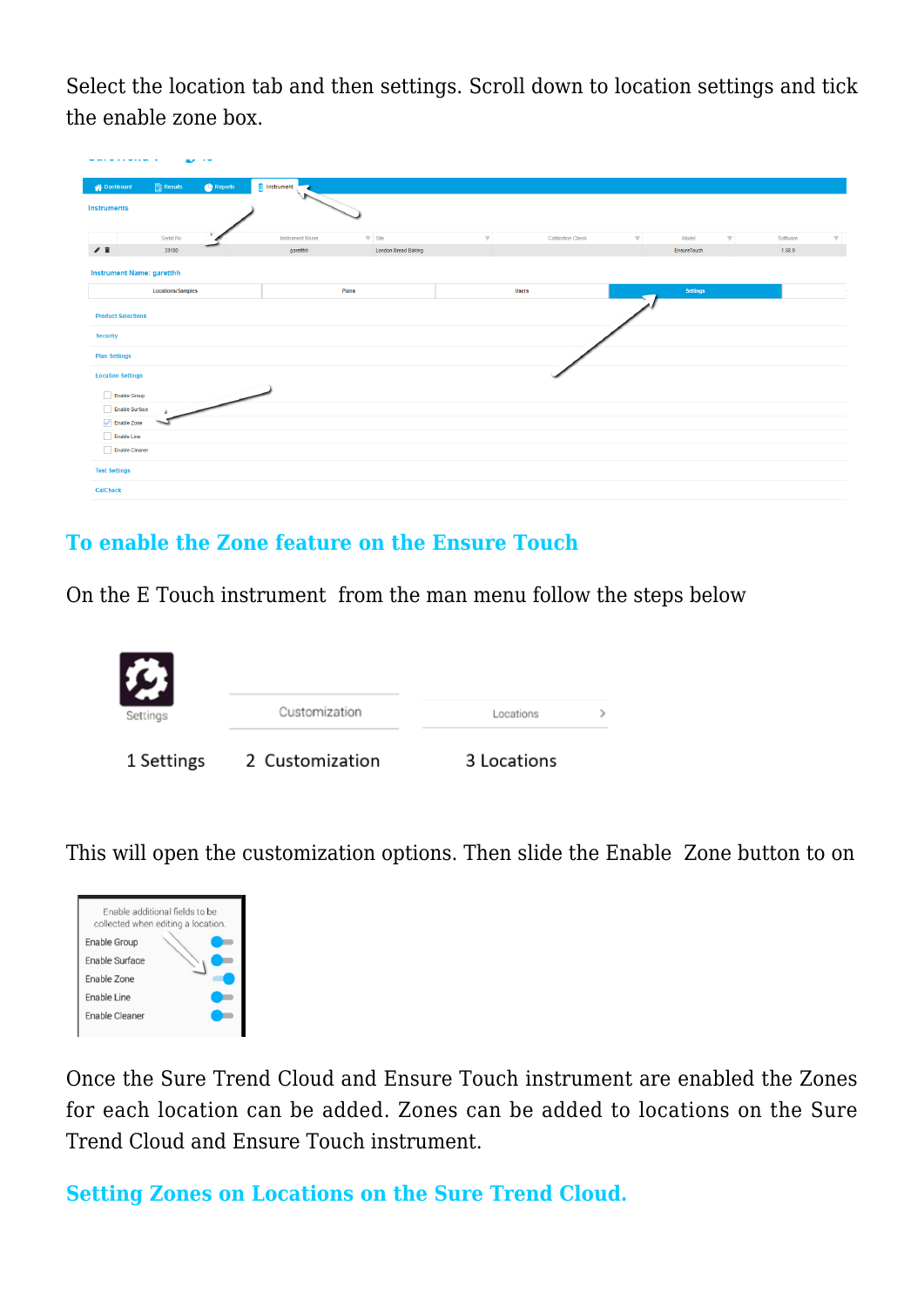Select the Instrument Tab and select an instrument for the selected site.

Click the + icon.



When Creating a new or Editing a location ( use the pencil icon to edit an existing location) add the Zone number to the Zone box

| New Location   |                  |                |           | $\times$                 |
|----------------|------------------|----------------|-----------|--------------------------|
| Location Name: | Tesrt            | Device Name: * | UltraSnap | $\overline{\phantom{a}}$ |
| Lower:         | 20               | Upper:         | 40        |                          |
| Instructions:  |                  | Zone:          | 2         |                          |
| Group:         | Select<br>$\sim$ | Surface:       | Select    | $\sim$                   |

**Zone descriptions** *Note PCS = Product Contact Surface*

- Zone 1 = Product Contact Surface
- Zone 2 = Non PCS within close proximity to PCS
- Zone 3 = Non PCS within process area but more removed from PCS
- Zone  $4 =$  Non PCS outside processing areas

| Plan Name        | Location     | <b>Device Name</b> | Lower           | <b>Upper</b> | Group | Surface | Zone           |
|------------------|--------------|--------------------|-----------------|--------------|-------|---------|----------------|
| <b>Zone Plan</b> | Zone Test 1  | <b>Ultra Snap</b>  | 20              | 40           |       |         |                |
| <b>Zone Plan</b> | Zone Test 2  | <b>Ultra Snap</b>  | 20 <sub>2</sub> | 40           |       |         | $\overline{2}$ |
| Zone Plan        | Zone Test 3  | <b>Ultra Snap</b>  | 20              | 40           |       |         | 3              |
| Zone Plan        | Zone Test 4  | <b>Ultra Snap</b>  | 20 <sub>2</sub> | 40           |       |         | 4              |
| <b>Zone Plan</b> | Zone Test 5  | <b>Ultra Snap</b>  | 20              | 40           |       |         |                |
| Zone Plan        | Zone Test 6  | <b>UltraSnap</b>   | 20 <sub>2</sub> | 40           |       |         | $\overline{2}$ |
| <b>Zone Plan</b> | Zone Test 7  | <b>Ultra Snap</b>  | 20              | 40           |       |         | 3              |
| Zone Plan        | Zone Test 8  | <b>Ultra Snap</b>  | 20              | 40           |       |         | 4              |
| <b>Zone Plan</b> | Zone Test 9  | <b>Ultra Snap</b>  | 20              | 40           |       |         |                |
| <b>Zone Plan</b> | Zone Test 10 | <b>Ultra Snap</b>  | 20              | 40           |       |         | $\overline{2}$ |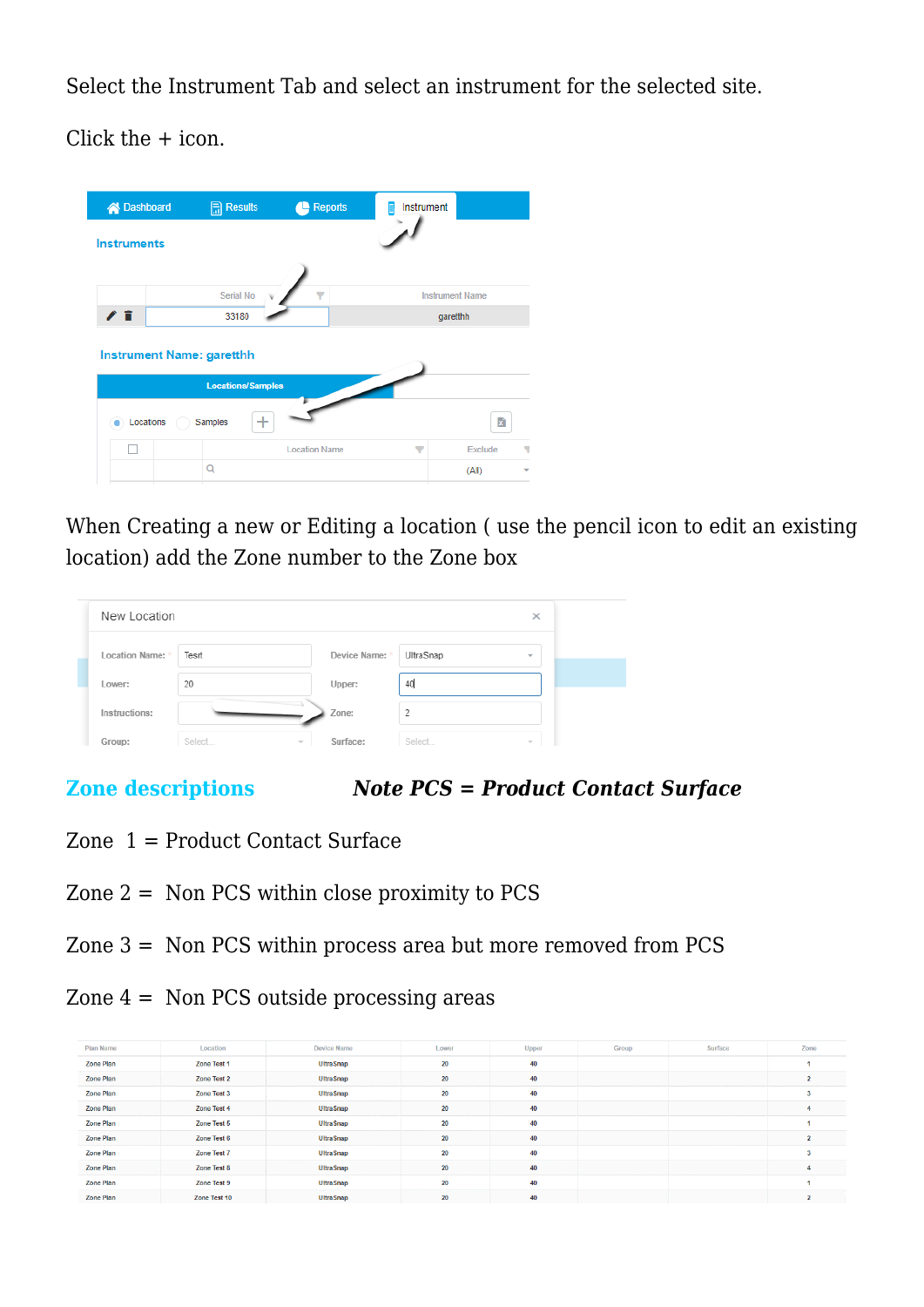There are only 4 Zone types ( see above) so only numbers 1 to 4 can be added.

**Adding Zones on the E Touch.**



Select the Locations app on the Main menu-from here a new Location can be added + or an existing one edited using the pencil icon.

Tap on the Zone box to add the Zone criteria

| None | Location name<br>Device Type<br>UltraSnap | New Test location | Add Location |
|------|-------------------------------------------|-------------------|--------------|

Select and tap the required Zone for the location. Note on the instrument the zones are not listed by number but the full HACCP description.



The Zone criteria will be added to the location – Select the back arrow to save.

When a location is then selected for testing the Zone criteria will appear and scroll across the zone box as shown below.